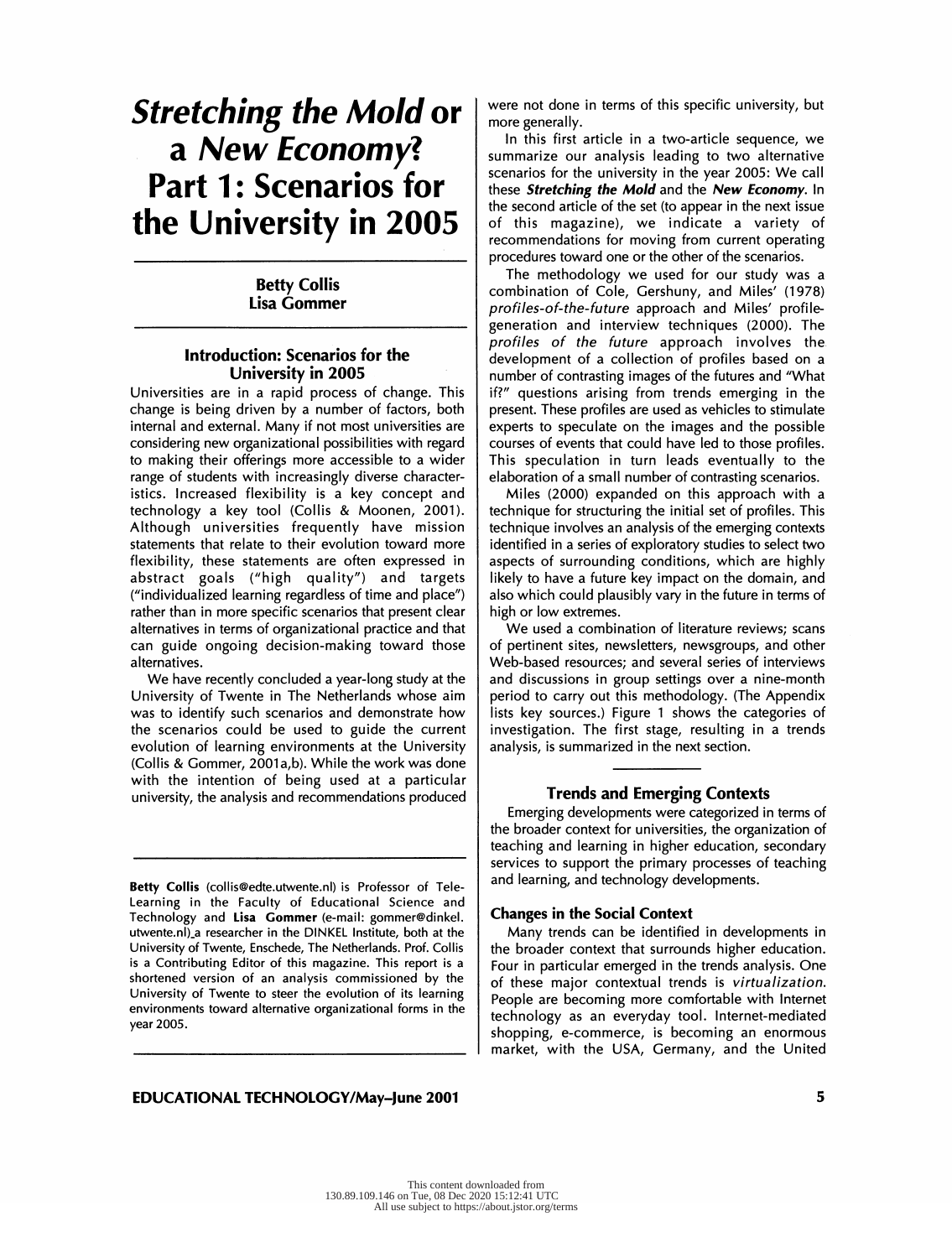

Figure 1. Categories of investigation.

 Kingdom the world leaders. The economic aspects of using the Internet are also being rapidly discussed by major businesses in relation to their training programs. The e-learning market for training is expected to jump from \$1 billion in 1999 to \$11.4 billion in 2003 in the USA alone. This relates to a second major contextual trend—lifelong learning. New forms of corporate training programs are being seen as necessary because of fast-paced technological developments. New student demographics in higher education itself are also part of the changing context. Because of these new groups of learners, there is also a need to make education more flexible and customer oriented (or individualized). These adult and part-time learners will have more need for time- and place-independent education and to be able to choose different courses or even modules from different institutions. Traditional structures of education, such as diploma granting, authority, and state and local accreditation, will find it difficult to coincide with increasingly flexible education. This flexibility will be enhanced by a fourth trend in society: globalization and internationalization. Throughout the world, business is more and more taking place as a combination of local and international activities. People still go to local shops, even as they shop online. Businesses are forming alliances with each other to take advantage of each other's local markets and to have the combined resources to operate internationally.

 These trends suggest two main lines of development. One is the line relating to quality control: Who does this quality control, by what criteria, using what forms of control interventions? At one extreme, the Internet can be seen as a free channel, allowing anyone to access and contact anyone else. At the other extreme, the Internet can be seen as needing to be ordered; made secure; made a place to do business with consumer confidence. A second line of development relates to local vs. global aspect: Will the consumer shop at the corner store or via a virtual portal whose server may be continents away? Where will the consumer in 2005 go to meet friends and socialize?

## Changes in the Organization of Teaching and Learning in Higher Education

Flexibility. Changes occurring in the primary processes of higher education-courses and degree granting—are closely related to the contextual trends of virtualization, internationalization, lifelong learning, and customer orientation that are part of society in general. Flexibility is seen as the key idea, and flexibility requires technology. There are many forms of flexibility, not only time and distance (Collis & Moonen, 2001). Learning environments of the future are being envisioned to include many other aspects of flexibility, such as flexibility in the student's choice of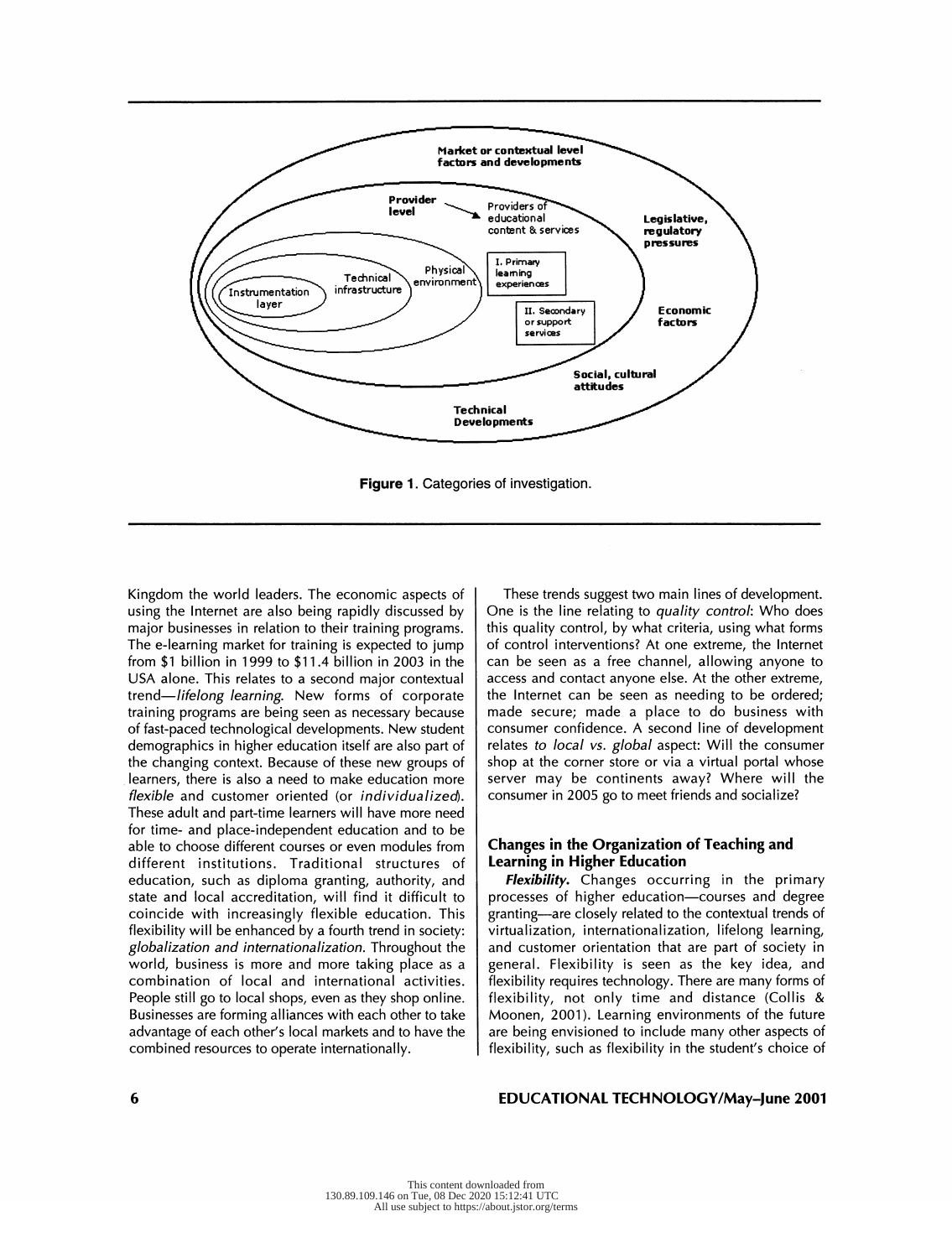modules to combine together to meet course and degree requirements (Ben-Jacob, Levin, & Ben-Jacob, 2000). More and more courses or entire degrees are being offered online. Many different players are looking to provide more flexible and new forms of course delivery to reflect these trends of student diversity, the need for flexibility, and the use of the Internet.

Models. There are many ways that this flexibility increase is being realized. The individual institution can become more flexible in its own practices, can join with other universities in a variety of models, or can join with other partners in a variety of models. Also, new players, both related to traditional universities and not, are also becoming providers of the primary processes of teaching and learning. The individual university is responding in a number of ways. Some are setting up for-profit ventures, sometimes calling these a virtual university, sometimes to try to sell courses and programs to individual students, other times to target corporate employers. Many traditional universities are joining distance-education universities in making courses available to students. Web environments are becoming the portal through which course registration occurs, course materials are obtained, course interactions and communication occur, and course examinations or final projects are managed. Another way that the individual university is responding is that it is not necessary to offer courses at a distance, but to make the course-participation process more flexible in other ways, even for students who occasionally are physically on campus. This approach, stressing quality improvement, is expected to draw students to the home campus and program.

 At the learner level, many developments can be seen. Digital portfolios are being used more and more in education for progress monitoring and assessment. By keeping a portfolio, students take responsibility for their own learning processes. Students taking a more active role in their courses is a major trend. The use of Web-based course-management systems provides a convenient platform for these new forms of learning activities, such as students submitting additional resources or case materials to a course Web site; students working together with the support of groupware available via their course Web sites on the communal production of course materials; students giving each other peer feedback via being able to view each other's submissions in the course Web environment; and students engaging in activities with students in other countries or making contact with experts via use of Web and other Internet technologies.

 In addition to the traditional university becoming more flexible on its own, a number of other types of models can be identified in which universities form consortia with other partners:

 • new alliances, such as university networks or consortia and international educational consortia  (and variations of these with non-university partners);

- corporate universities (companies now offering onsite training programs for their employees are moving to online variations);
- mega-universities spanning national boundaries (moving from earlier technologies of print and local tutors to the use of the Web); and
- virtual universities that operate entirely online and may offer an entirely Internet-based degree.

 Looking at these trends, two main lines of development can be noticed. One relates again to the local vs. global issue. Strengthen the home base or move toward a future in a multinational partnership? What if the individual institution decides to go it alone? Can it compete, or will the big partnerships dominate client attention? Or will a swing back to the basics occur, as a backlash against failed attempts at globalization if these should occur? A second line of development relates to the program and content to be offered. How should this be obtained and offered to clients? As total programs? As individual courses? As portions of courses (modules, or learning events of different types) which can be combined in different ways? What if the choose-your-own-combination idea takes root, stimulated by competition for fee-paying professional clients? Can the local institution handle this sort of individualization itself?

#### Secondary Services

 At least two major trends can be spotted in the category of secondary services. The first one is the commercialization of education as an online market. The second relates to the emergence of portals and brokers, such of which may also be commercial enterprises.

Commercial support enterprises. Online commer cial companies have discovered the educational market and are targeting both students and instructors. Some combine services relating to maintaining the institution's Web site (public or intranet) combined with advertising content. As the cost for building and maintaining an intranet and external Web site is estimated to be \$2 million for a middle-sized US institution, and since institutional Web sites are now a major way for students to obtain information about an institution, the burden of tolerating advertising does not seem so great a price to pay. Other kinds of services include online note services where students can buy and sell college notes, tests, and abstracts; or e commerce sites that supply students and teachers with items such as study materials, pens, and classroom equipment. In competing with each other, these online service centers for students offer a wide range of possibilities, including chat sessions with instructors, movie tickets, course registration, and online book

# EDUCATIONAL TECHNOLOGY/May-June 2001 7 7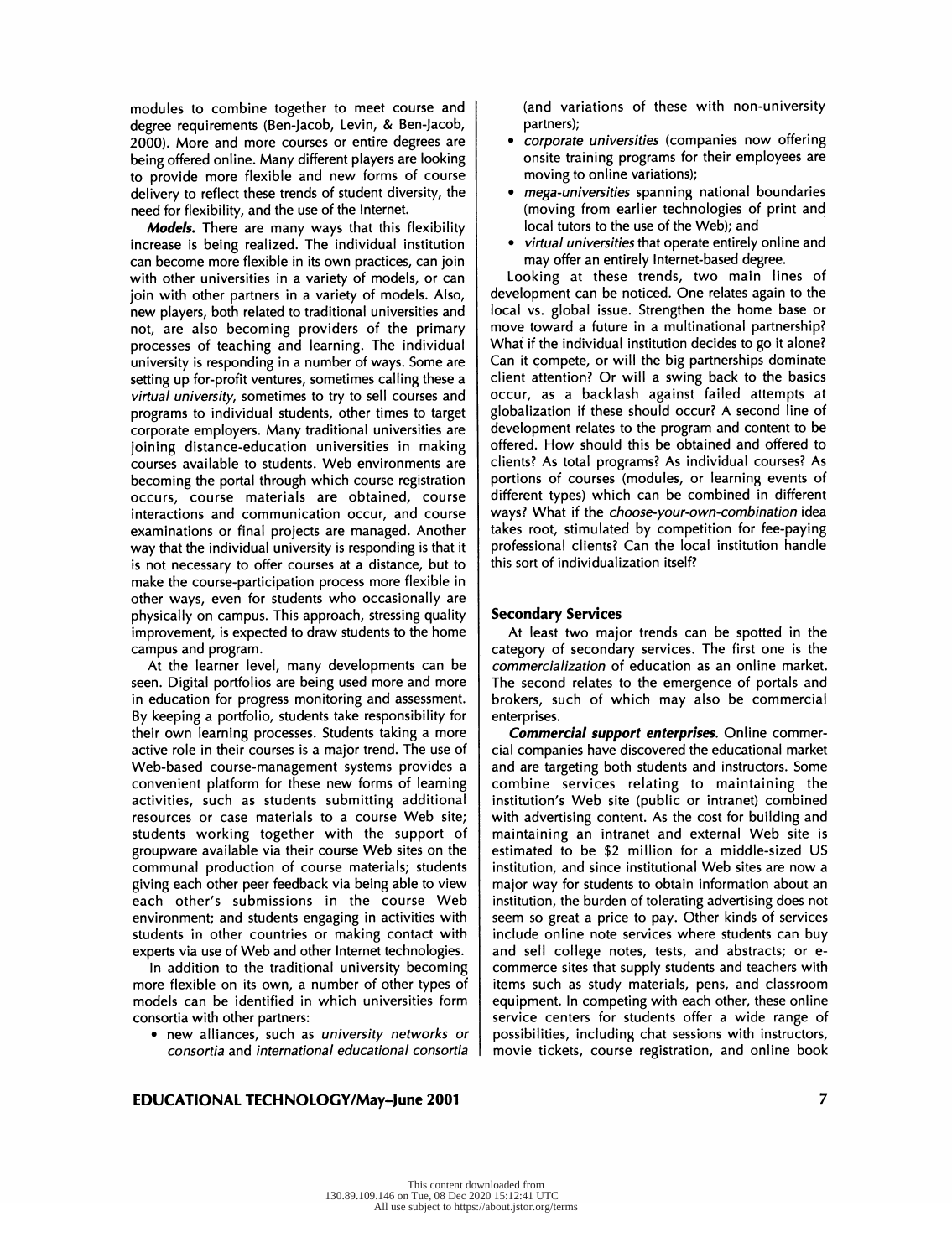ordering. The key idea is that physical space is no longer a limiting factor for doing business.

Portals and brokerships. The second major trend is that of portals and *educational brokerships*. Portals at their simplest are lists of links, but most now offer added value of various sorts. Libraries are moving toward electronic portal roles for their institutions. Some portal services are moving toward brokerage and added-value enterprises. There are educational or commercial institutions that do not offer any teaching themselves, but operate as intermediaries (infomedi aries) in the offer and demand for education. Such an institution offers all educational services except direct teaching, for example: assessment, educational brokering, academic advising, and credentialing. This organization operates at a distance, using the Internet (with online library and bookstore) rather than having physical facilities to which students come. Portal initiatives also are involving institutions agreeing to a common meta-data description of courses and services for sharing of their resources.

 The many new permutations of services relating to more flexible learning suggest two major dimensions of trends. One is quality control: Who controls what is available via portals, or what is chosen in enterprise services? What if there is no assurance of quality; to whom does the purchaser turn? The other trend relates to the location and management of these services: Which services are best done locally by personally known and trusted supporters, and which can benefit by economy of scale?

 These examples show the sort of overlap that is now occurring between primary educational processes and secondary services. In all cases, technology is essential.

#### Trends with Technology

Network and access. Many trends can be identified in the technology of learning environments. Network developments, such as Internet 2, will make access to the Internet much faster and give more possibilities for its use, for example, for more use of video on demand and multicasting in education. Where video-related applications have been often avoided because of low speed or quality, in the near future, this will no longer be a problem for a wide audience. Server farms will become a major new commodity and will bring back some of the strengths and vulnerabilities of older mainframe, terminal systems. Another major develop ment (that is also related to developments in Internet connectivity) is wireless or mobile computing. Wireless Internet connections, handhelds, and Internet telephones are getting more and more popular, and the first experiments on using this technology in traditional education institutions have already started.

Tools and products. Laptops are becoming very small and handheld devices also are a new type of interface. Thus, mobility is increasing. Electronic books  and electronic magazines are new products that are moving from the R&D stage to the market. E-books are becoming available and some educational institutions have made contracts with publishers in order to make electronic access to journals and databases available for all of their students. Also, educational materials are increasingly being offered in digital form. One problem which is emerging is how to store and reuse these digital educational materials. Standards and metadata are major topics of discussion, as competing consortia strive to capture the market. An educational variant of XML is being developed to address this reuse problem. A related problem to reuse is copyright, with a solution being presumed in terms of software tools and secure systems. With regard to Web-based course management systems, the market is growing quickly. Major players have emerged in the commercial market, and they compete with each other via auxiliary services (user support) more than via differentiation of their products. Proprietary approaches are still a major limitation for interoperability, metadata, and reuse of resources. The role of the bricoleur who picks and choices a selection of resources from a database and assembles them into a new course environment is being studied carefully. Will this be the instructor? Or someone in a new sort of professional category?

 While there is no doubt that technological change will continue, there are several major trends that are emerging. One is that technology is rapidly changing, but is it moving to a point where it will become too exotic for the average user? Does the average instructor want to plan educational uses of virtual reality rooms or pervasive 3-D settings? Will there be a backlash? The dimension is one of less technology/more technology. A second dimension relates to the vulnerability that comes from depending on a server and system (such as a Web-based course-management system) and network for so many important transactions. The dimension is one of low vs. high technological risk.

#### Choosing Dimensions

 The summary of the trends analysis given above has been only a brief comment on what is now an explosive growth area: post-secondary education as a vast market, and technology as the lever to open this market. Many different ways could be found to zoom in on key aspects of these developments and emerging contexts. In each of the sets of summaries above, we concluded with an identification of two major dimensions that seem now to be particularly important for the future evolution of post-secondary learning environments. Table 1 summarizes these analyses.

 Combining all of these into a final set of two dimensions, the following emerged as most likely to be critical in terms of options for the learning context for higher education in 2005: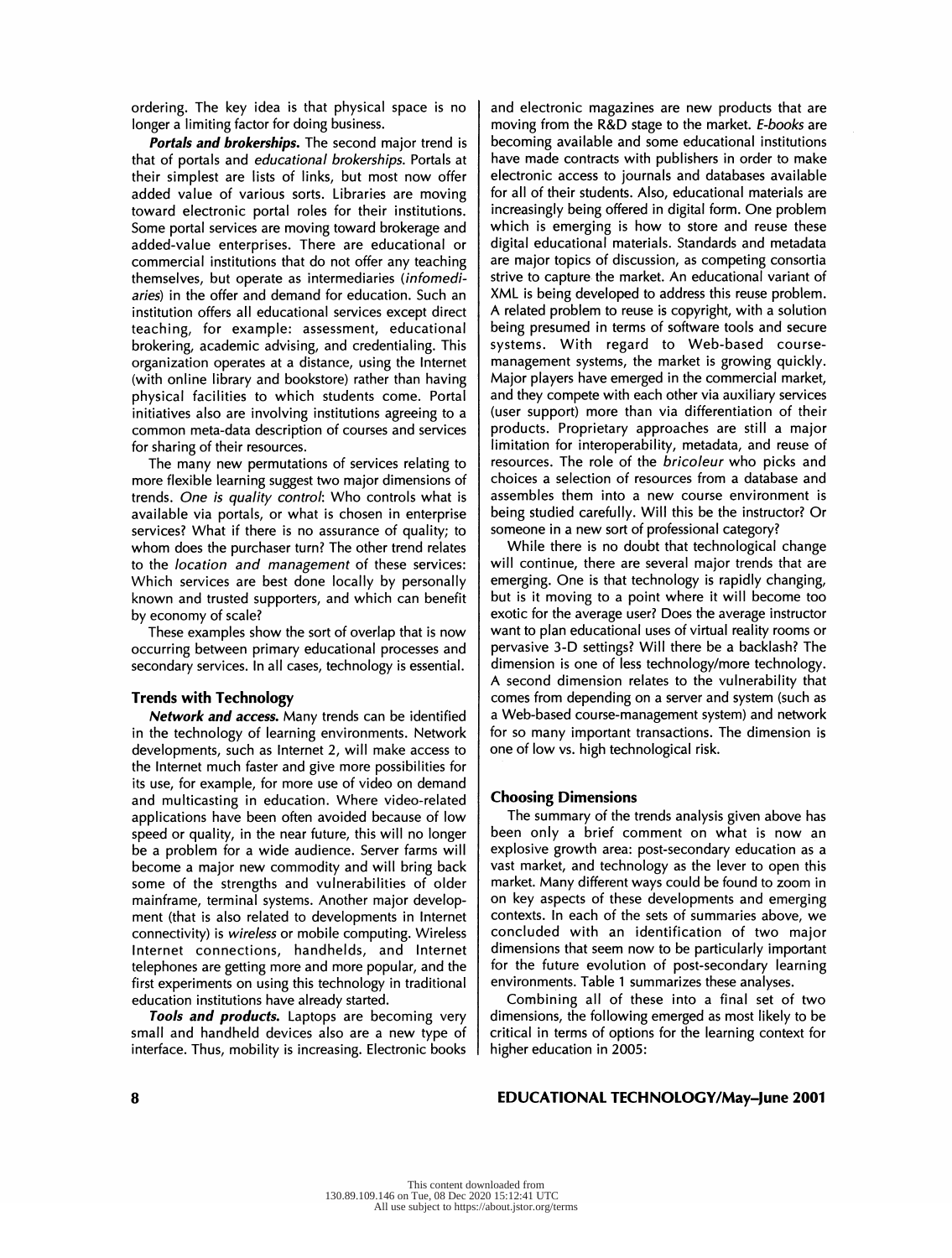#### Location: Local vs. global

## **Quality control:** Control the responsibility of the individual or of an expert/institution

 The dimension "Location: Local vs. global" relates to the term place and form of transactions, which is commonly used in discussions of the new economy (Kelly, 1998). Similarly, the dimension "Quality control: Control the responsibility of the individual or of an expert/institution" relates to the idea of individualization of consumer choice in new-economy discussions. Thus, the dimensions can also be related to the eventual effect that the new economy in society might have on the educational market (Moonen, 2000a, b; 2001). In the following section, the dimensions are used to identify, first, four profiles, and secondly, two final scenarios for the future.

# Profiles and Scenarios for Flexible Learning

 In this section, four profiles based on the key dimensions emerging from the trend analysis are identified and discussed. Following this, the relationships of the profiles to each other and to different types of learners are elaborated. From these relationships, two scenarios for the university in 2005 are presented.

#### From Dimensions to Profiles

 Combining the dimensions relating to place and form of transactions (local vs. global) and individualization of consumer choice (consumer choice vs. quality control by an expert institution), four profiles were derived (see Figure 2).

 The profiles have been given names as shown in Figure 2 to capture their flavors. These are as follows:

**Profile A. Back to Basics.** What if students still prefer to come to a local institution, to have face-to-face contacts with their fellow students, and to relate to their instructors in familiar and, to their perception, effective ways? Virtual this and that are seen as just hype; real learning takes place in a fine campus setting with its library, computer labs, instructors with office hours, students to interact with. What if students still prefer to leave the task of choosing courses and organizing requirements for a degree to the institution? Experts in the institution are in a better position than the student to indicate what courses are useful and the order in which they are taken. How can the student decide this when he or she is just being introduced to the field and doesn't have a basis for these decisions? Technology appears here in sensible ways; using word processors, using e-mail and Web browsers, getting course information via Web environments. Web sites are good for extra-course resources and to make communication

## EDUCATIONAL TECHNOLOGY/May-June 2001 **9**

Table 1. Summary of major aspects affecting the future evolution of flexible learning in higher education.

| <b>Key aspects</b>                 | <b>Key</b><br>dimensions                            | <b>Directions for influence</b>                                                                                                                                                          |  |
|------------------------------------|-----------------------------------------------------|------------------------------------------------------------------------------------------------------------------------------------------------------------------------------------------|--|
| <b>Social</b><br>context           | Quality control:<br>Individual vs.<br>expert        | А.<br>The Internet as an<br>open system; the<br>user takes<br>responsibility<br>Intranets or controlled<br>В.<br>Web sites as closed<br>systems; expert<br>responsibility for<br>quality |  |
|                                    | Local vs.<br>Global                                 | А.<br>Personal, local<br>transactions, context<br>specific<br>В.<br>Transactions via the<br>network, context<br>neutral                                                                  |  |
| <b>Primary</b><br><b>processes</b> | Local vs.<br>Global                                 | А.<br>Based in home<br>institution<br>Can be distributed<br>В.<br>among many different<br>settings                                                                                       |  |
|                                    | Program vs.<br>self-choice                          | А.<br><b>Expert determines</b><br>program<br>Learner determines<br>В.<br>choices                                                                                                         |  |
| <b>Secondary</b><br>support        | <b>Quality control:</b><br>Individual vs.<br>expert | А.<br>User takes<br>responsibility for<br>choice and<br>consequences<br>В.<br>Trusted agency or<br>institution provides<br>the services                                                  |  |
|                                    | Local vs. global                                    | А.<br>Support takes place<br>locally, face-to-face,<br>and in context<br>В.<br>Support takes place<br>via the Internet                                                                   |  |
| <b>Technology</b>                  | Backlash vs.<br>pervasive                           | А.<br>Become less<br>dependent on<br>technology<br>В.<br>Become more<br>dependent on<br>technology                                                                                       |  |
|                                    | Vulnerability:<br>Local vs.<br>distance             | А.<br>If technical problems<br>occur, a local<br>helpdesk<br>If technical problems<br>В.<br>occur, remote or non-<br>available support                                                   |  |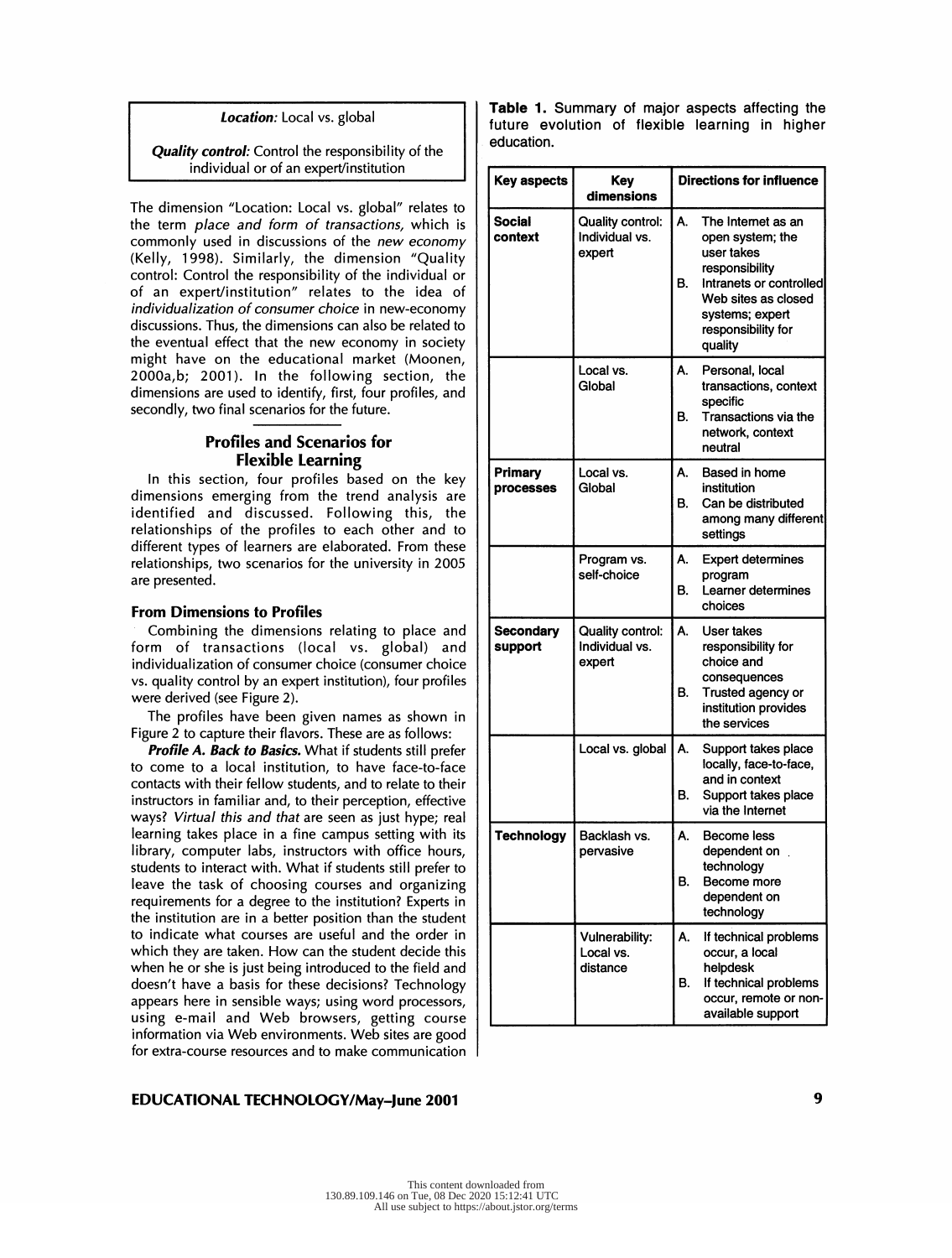

Figure 2. Four profiles for flexible learning in 2005.

 easier. But the basics are still what matter: a well planned curriculum and regular face-to-face contacts.

Profile B. The Global Campus. What if students want to study in a well-planned program, but they want to stay in their own locations and continue their own lives at the same time as they are studying? Then they are able to participate online in the program of a university, even if they don't physically ever come to that university (or only come once or a few times). Technology here becomes very important. Perhaps the student needed to use technology to find out about the program of the university that she has chosen? Perhaps she needs to use the technology to register for the program? She will certainly need technology for stable access to all the course materials and her assignments. She communicates and interacts primarily via the Web site.

Profile C. Stretching the Mold. What if the student has no particular interest in being involved in a program or course at a distance, but would appreciate more flexibility in his local study setting? Perhaps he would like to substitute some courses from outside the home institution for courses in his own program? Or maybe he would appreciate some variety of the types of assignment that he is required to do, or some  flexibility in the resources he reads or the type of didactic approach that he participates in (for example, face-to-face groups vs. individual). For all of these, technology is an important if not essential condition. The institution responds to the learner by increasing its flexibility in a number of ways, not only relating to distance and timing but also to content, assignments, prerequisites, resources, and other aspects of course participation. A Web-based course-management system is currently the most appropriate technology for this flexibility and also in terms of anticipating its further implementation.

Profile D. The New Economy. What if the student wishes to make his own decisions about what, when, how, where, and with whom he learns? He perhaps is a working professional, and has a good idea of the types of courses or learning experiences that would be useful to his work setting. He (or his employer) looks to an advisory person (via the Web) to help him better define what he wants, and then when he gets some hints, he goes to the Web site to search for himself (or uses a portal) to locate where, how, and when he can do the sort of learning he wants. He doesn't mind where the course or learning module is coming from; it does matter to him that the learning experience is up-to-date

#### 10 **EDUCATIONAL TECHNOLOGY/May-June 2001 EDUCATIONAL TECHNOLOGY/May-June 2001**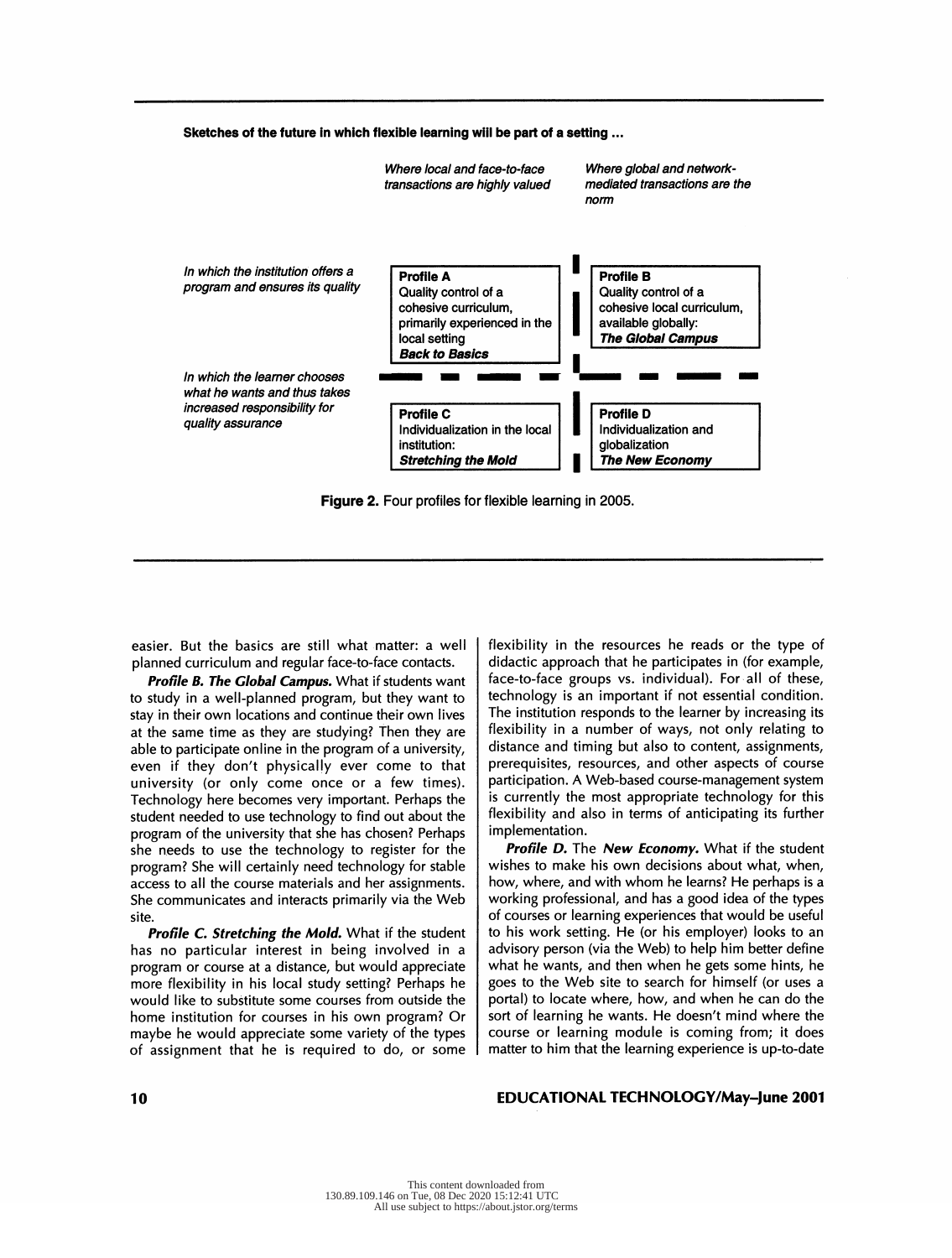and directly relevant to his own situation. He can stay near his home and work for at least the majority of his participation. He requires flexibility in terms of time related commitments as work responsibilities will always take priority over learning-related tasks. It also doesn't matter to him whether it involves an entire curriculum or eventual degree; he knows what he  $\vert$  Back to needs to know and doesn't have the time or interest to the Basics needs to know and doesn't have the time or interest to take a structured set of courses. Often, in addition, he will not want to commit himself to an entire course, but only portions or it. He is a lifelong learner, wanting his learning just-in-time and customized.

#### Relating the Profiles to Each Other

In a series of interviews based on these profiles, it  $\vert$ <br>came clear that a single profile would not be present **Figure 3.** Evolution toward the new economy in became clear that a single profile would not be present in isolation but instead all four profiles to different extents will be likely to be present and interrelated in 2005. The balance and organizational center will vary from institution to institution. The interrelationships can be expressed in the sense of a migration from one profile to another, where the earlier profiles still remain but in a less-dominant form as the newer profiles begin to get established.

Profile A is the current dominant situation for many traditional post-secondary institutions. In the future, **Profile A** may also become a response to a pendulum-<br>swing, away from increased *virtuality* and away from increased virtuality and commercialism in education, and back to what universities are "really about." However, it is also the case that many universities are starting to experiment with distance participation in their established programs. This can lead from Profile A to Profile B. What if pursuing and serving these off-campus students becomes the dominant mode (as is already happening in several Australian universities) in the institution?

The migration from Profile A can also be to Profile C, where the latter relates to flexibility extension within the institution: More flexibility within courses and sometimes the opportunity to participate in some courses outside of the institution and outside of the chosen study program can be made available for the student. Many traditional universities are now moving toward some forms of Profile C, by offering more flexibility for participation within their pre-set programs.

**Profile B** and **Profile C** are already evolving, in often an overlapping way, for many universities (Collis, 1999; Collis & Gommer, 2001a). At the same time that programs are becoming available to students at a distance, new flexibilities are being integrated into both local and distance courses. The idea of distance is already beginning to fade in meaningfulness, as students make an increasing number of choices about where, when, what, and how to study. The course Web environment is becoming the technology for interaction and communication for much of the learning



**Figure 3.** Evolution toward the new economy in<br>higher education (Roosendaal, cited in Collis & higher education (Roosendaal, cited in Collis & Gommer, 2000b; p. 9).

 experience; the core technology. Other communication and interactions experiences that may occur (such as face-to-face contacts) are complementary to this core, and thus differ in their value for different students.

**Profile D** is the most radical; a systematic example of Profile D does not yet seem to be available in most traditional universities. It is most likely to be an migration from Profile C. Profile D is particularly relevant to learners who are in a work situation in which tailoring learning to their own contexts is essential. This tailoring will frequently be done by the employer for some number of his employees. As more and more flexibility is offered to the learner or made available on demand or negotiation in terms of choices in content, sequences, types of learning experiences, and original of courses or modules, the migration from Profile C to Profile D will occur. However, it will be difficult to scale up the sorts of organizational arrangements that are likely to characterize Profile C and Profile D developments unless institutional change occurs. The migration from Profile A to B and C can occur as an evolution within existing institution structures, but the Migration to Profile D will at some point require a deep change in organizational procedures.

 Figure 3 represents the progression toward a new economy in education in terms of the four profiles.

#### Relating Types of Learners and Profiles

 In the interviews for the study, in which respondents reacted to the implications of the profiles in 2005, it became clear that the desirability of individual profiles depends on the type of student involved. It may be that at the same time as Profile D the New Economy evolves as an extension of The Global Campus and

#### EDUCATIONAL TECHNOLOGY/May-June 2001 1 1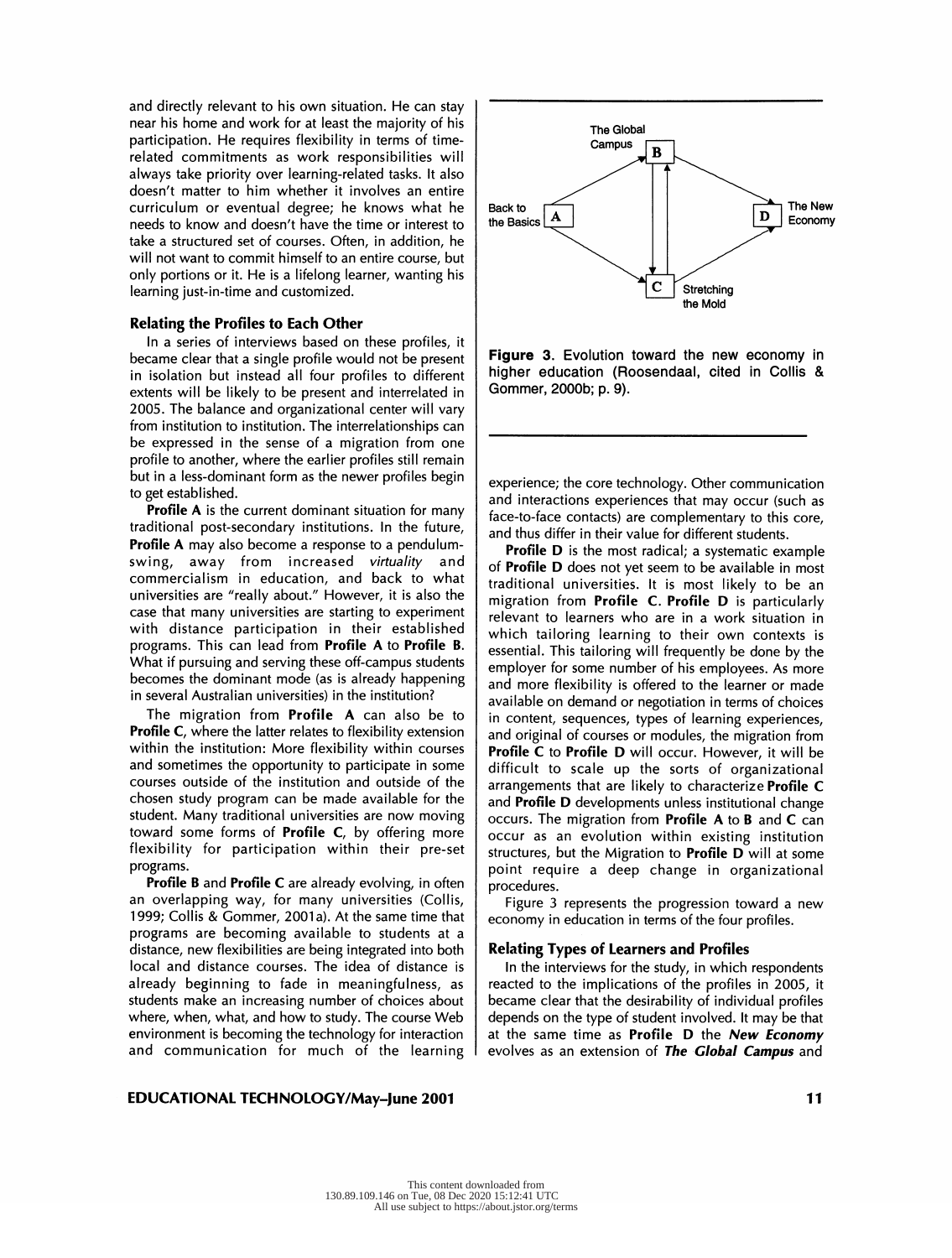Stretching the Mold for some learners, an institution may be supporting different blends of the profiles for other types of learners. In this section, different balances among the profiles are shown that may all be present at the same institution, to cater to three different categories of learners.

The first type of learner we define as the **Entry-level** learner: These entry-level learners can be characterized as learners who probably do not have much professional experience and/or also lack the experience to self-select and self-motivate their learning situations. They need and want a well-planned curriculum and clear expectations as to what and how to learn and what is expected of them. They expect these decisions to have been made for them by the experts within the institution. Also, because of their lack of experience as learners, they appreciate regular face-to-face sessions and guidance. Examples of such learners could be first year students who come directly from secondary school or international students enrolling in a Masters program for which they have limited backgrounds. This does not mean, however, that these learners do not appreciate some flexibility. Although most of their needs fit into Profile A, they will also probably call for some possibilities for choice within their fixed curriculum and some possibilities for more flexibility of time, place, resources, institutional approaches, assignments, etc., by taking some of their courses online. Figure 4 shows the blend of profiles an institution could offer to support entry-level learners, expressed in terms of the four profiles.

The second type of learner is the Transitional-level learner: As learners get more experienced, such as during the latter period of their bachelors' phases, the emphasis of their needs moves more and more to Profile C. Students still appreciate a planned program, but as they get more experienced, the need for more flexibility within a planned program increases. Also, the need for face-to-face guidance decreases, as students gain more capacity for self-guidance, and students can take a larger part of their curriculum online. A small part of their curriculum (perhaps as a component of a local course) may actually be done according to Profile D. Figure 5 shows the blend of profiles an institution could offer to support transitional-level learners.

The third type of learner is the *professional-level* learner: These learners are more mature and can relate their learning to professional and life experiences. This group, which can, for example, consist of Masters students with work affiliations in the areas in which they are studying, postgraduates, and lifelong learners, is more experienced in learning and has to divide its time between learning and other activities, such as work, family, and professional commitments. These learners have a need to select their own curriculum, according to their specific interests or needs. Also, professional-level learners need a high level of



Figure 4. Profile blend for entry-level learners.

 flexibility of time, space, content, types of study materials and assignments. For this group, the emphasis shifts from Profile C to D. Figure 6 shows this situation.

#### From Learners and Profile Blends to Scenarios

 Each institution should develop a strategic plan relating to the relative importance to the institution of these three types of learners in the post 2005 period. In many countries, higher-education has been traditionally oriented around the entry-level learner evolving to an transitional level while within the system. "International Masters" programs have been emerging as service to transitional learners (although some require entry-level support), and as under graduate education becomes more and more flexible, the organizational door will be opened to more Profile A, B, and C blends. In several other countries, such as Canada and Australia, the orientation of the system has already shifted to an equal or even predominant focus on transitional or experienced learners. Many of the "elite universities" in the United States and Australia make their reputations based on their "graduate schools," representing their focuses on experienced learners. In these countries, among others, the predominant profile blend is already a mixture of A, B and C.

 If Profile D occurs, it is via individual contracts between a fee-paying client (an employer for some group of employees), usually negotiated by an office with a name such as Continuing Education. These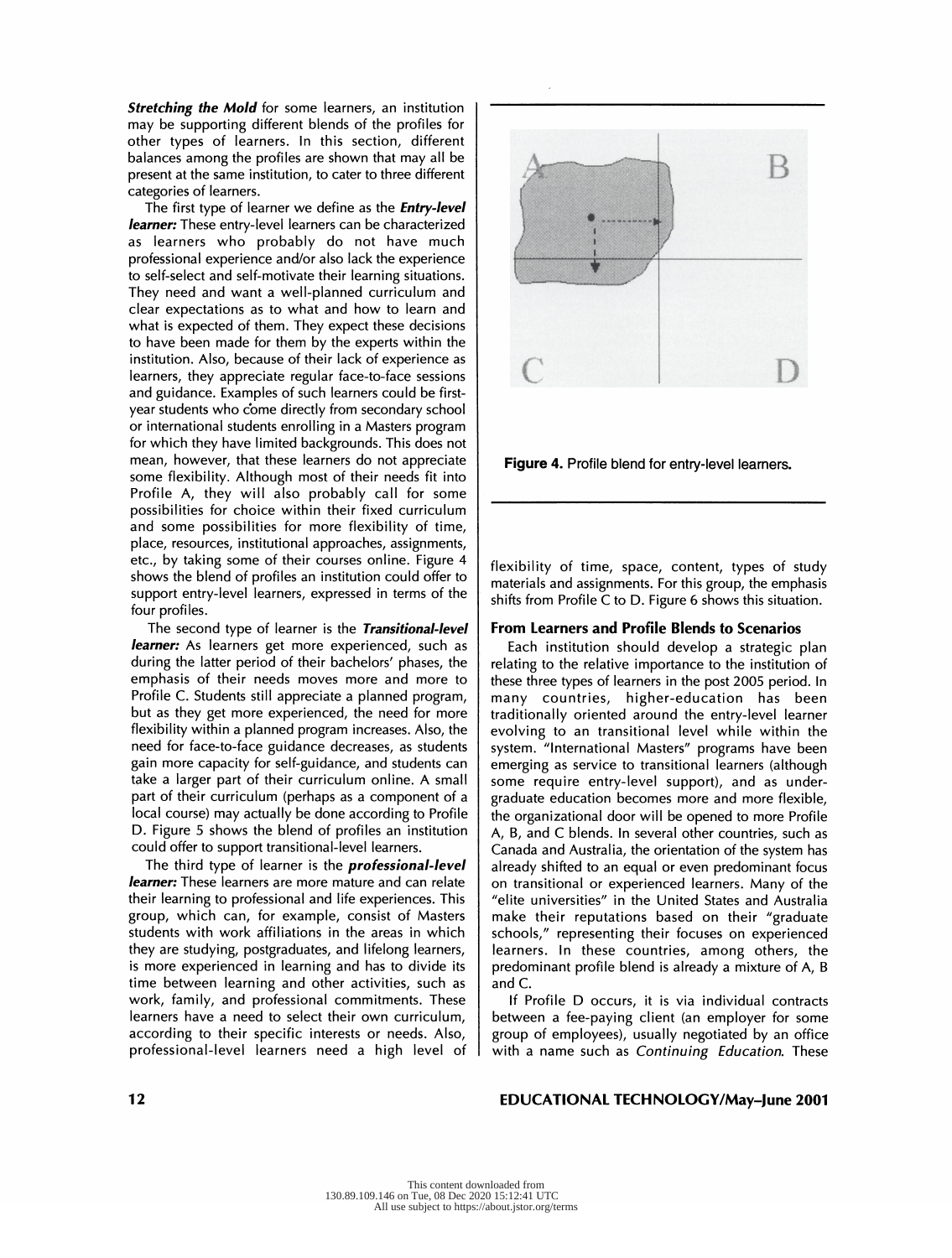

 Figure 5. Profile blend for learner in transition between entry level and professional level.



 Figure 6. Profile blend for experienced or professional learners.

 activities are generally not seen as part of the general organizational or financial streams of the institution, but are periphery activities. They are not represented in its mainstream organizational and budgetary procedures.

 While the blend of profiles may be moving toward a similar mix in different institutions, there is one important distinction. This is what we can call the organizational basis for the profile blends. Is the institution organized around programs and courses which it offers in increasingly flexible ways; or is the institution organized like a library, department store, or cafeteria, in which basic knowledge units can be selected, mixed, or matched to the client's needs? We can contrast these as a program based approach and a knowledge-unit based approach. In a knowledge-unit approach, a client may wish to select a full course or program, but may also wish to order an adaptation of a course or a portion of a course, or even a finer granularity. (Perhaps a one-hour consultation with an expert?)

 These two basic organizational bases can be used to define two scenarios for the C@mpus+ 2005 context. The names used for Profiles C and D are also expressive for these scenarios. We call them, thus, the Stretching the Mold Scenario and the New Economy Scenario.

# Contrasting the Scenarios

#### Stretching the Mold Scenario

The **Stretching the Mold Scenario** is relatively easy to picture. The institution continues basically as before, but with more and more flexibility in its regular course offerings. These can include flexibility aspects related to distance, but also a number of other possibilities. Table 2 shows some possibilities. Profile  $C$  is thus dominant, but some courses will run in a fairly traditional way (Profile A) or at a distance but still in a fairly traditional way (Profile B). In a few niche situations, examples of Profile D may be occurring, for example, for senior students at the ends of their programs.

#### The New Economy

While **Stretching the Mold** is already underway, the New Economy moves to a different level of organization, as well as pedagogy and technology. Table 3 compares the **Stretching the Mold** and the New Economy Scenarios in terms of various aspects particularly important to the learner.

The **New Economy** in education has the potential to have the same radical change on formal learning delivery that the New Economy in society is beginning to have on business practices. Table 4 presents expectations for a new economy in higher education.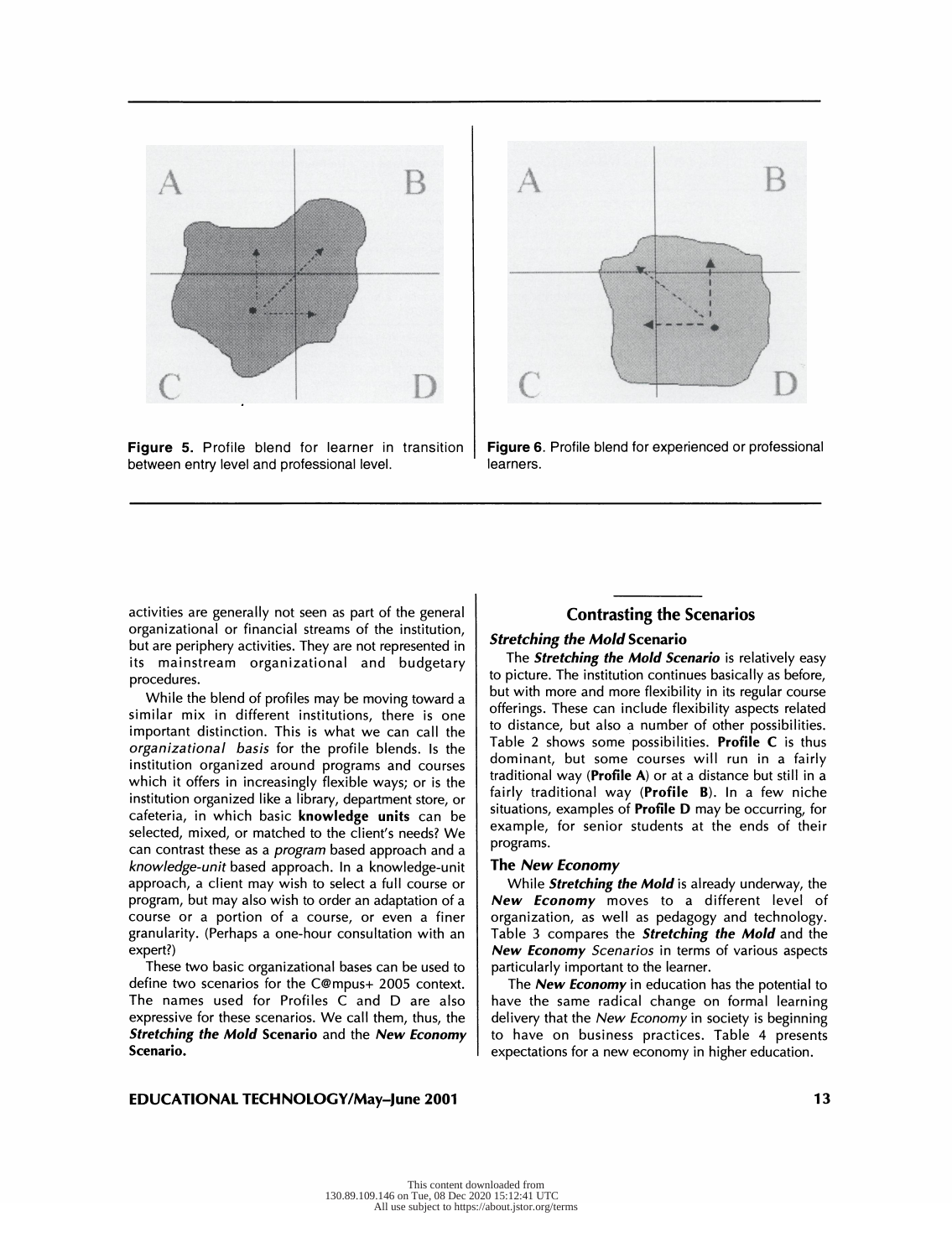| <b>Course</b><br>category           | Ways in which a Web-based course-support site can lead to "stretching the mold"                                                                                                                                                                                                                                                                                                                                                                                                                                                                                                                                                                                                                                                                                                                                                                                                                                                                                                                                                                                                                                                                                                                                                                                                                                                                                                                                                                                                                                                                                                                                                             |
|-------------------------------------|---------------------------------------------------------------------------------------------------------------------------------------------------------------------------------------------------------------------------------------------------------------------------------------------------------------------------------------------------------------------------------------------------------------------------------------------------------------------------------------------------------------------------------------------------------------------------------------------------------------------------------------------------------------------------------------------------------------------------------------------------------------------------------------------------------------------------------------------------------------------------------------------------------------------------------------------------------------------------------------------------------------------------------------------------------------------------------------------------------------------------------------------------------------------------------------------------------------------------------------------------------------------------------------------------------------------------------------------------------------------------------------------------------------------------------------------------------------------------------------------------------------------------------------------------------------------------------------------------------------------------------------------|
| 1. Course<br>organization           | -All course information, and updates, need only to be entered once in the site; students learn to check<br>the site rather than come to ask procedural questions.<br>-Overviews of what students have handed in are directly available via the site.<br>-All student submissions are grouped together at the course site, not as individual pieces of mail in the<br>instructor's e-mail; all feedback is available from the same location to the students.<br>-If the system is so designed, the instructor and the students can access the site from any location<br>where there is Internet availability, and check course information, upload and download assignments,<br>send messages, and do all other course-related activities.                                                                                                                                                                                                                                                                                                                                                                                                                                                                                                                                                                                                                                                                                                                                                                                                                                                                                                   |
| 2. Lectures,<br>contact<br>sessions | -Lecture notes and demonstration materials are all available in the course site; students do not have to<br>be given handouts and absent students do not need to come to ask for handouts later<br>-Have fewer traditional lectures and introduce new forms of contact sessions whose results can be<br>studied by those who were not participating in the contact session directly<br>-Extend the lectures and contact sessions so that:<br>a. the most relevant points are expressed in notes available via the Web site<br>b. particularly important comments by the instructor are captured as digital audio and/or video and<br>linked to the course Web site for later study<br>c. Students who were not at the session can review the instructor's notes, listen to or see the<br>instructor explaining particular points (via streaming audio and video synchronized to the text<br>notes), and can review the materials created and posted by the students who were present at the<br>sessions. They can choose to review the lecture via a full multimedia linear presentation, or an<br>audio only presentation, or a presentation involving only the sheets that were used, moved through<br>at a pace and in an order desired by the student.<br>d. The Web and its communication tools allow students to enter their reflections about the lecture from<br>wherever they have network access, at whatever time they wish. The instructor can similarly<br>prepare and send his comments at his own time and place. Students can read his comments via<br>their e-mail or the Web site at times and places convenient to them. |
| 3. Self-study,<br>exercises         | -If the system is so designed, the instructor and students can add additional study materials to the<br>course site without photocopying, simply by uploading.<br>-If the system is so designed, the instructor can access the site from any location where there is an<br>Internet access, and check the assignments that students have submitted, look at them directly from the<br>site, give feedback, and record marks; all in the same location.<br>-The system can provide the option of studying materials in a variety of media, of varying the number of<br>practice exercises, of choosing from different sorts of activities, each of which is available via the Web<br>site, or offer different activities to different groups of students (if appropriately designed, the Web site<br>can be set up so that each group only sees the materials and instructions appropriate for them).<br>-For some sorts of practical or laboratory sessions, the system can provide students with licensed<br>versions of the software used in the sessions for their own use at home or work.<br>-For activities not possible to handle away from the campus, use some time during the common periods<br>when all students do come together for these.                                                                                                                                                                                                                                                                                                                                                                                     |
| 4. Major<br>assignment              | -Detailed information about expectations for the major assignment can be provided, as well as links to<br>examples of student work from previous years (if the system is so designed), which can save many<br>questions from students.<br>-If the system is so designed, the instructor can access the site from any location where there is an<br>Internet access, and check the assignments that students have submitted, look at them directly from the<br>site, give feedback, and record marks; all in the same location.<br>-Shared workspace tools along with other communication and reporting tools in the Web site allow<br>group members to work collaboratively on complex projects without needing to be physically together.<br>-Students in different locations who wish to meet and discuss can use real-time communication tools via<br>the Web.                                                                                                                                                                                                                                                                                                                                                                                                                                                                                                                                                                                                                                                                                                                                                                           |

# Table 2. Increasing the flexibility of traditional courses using Web functionalities (Collis, 1999).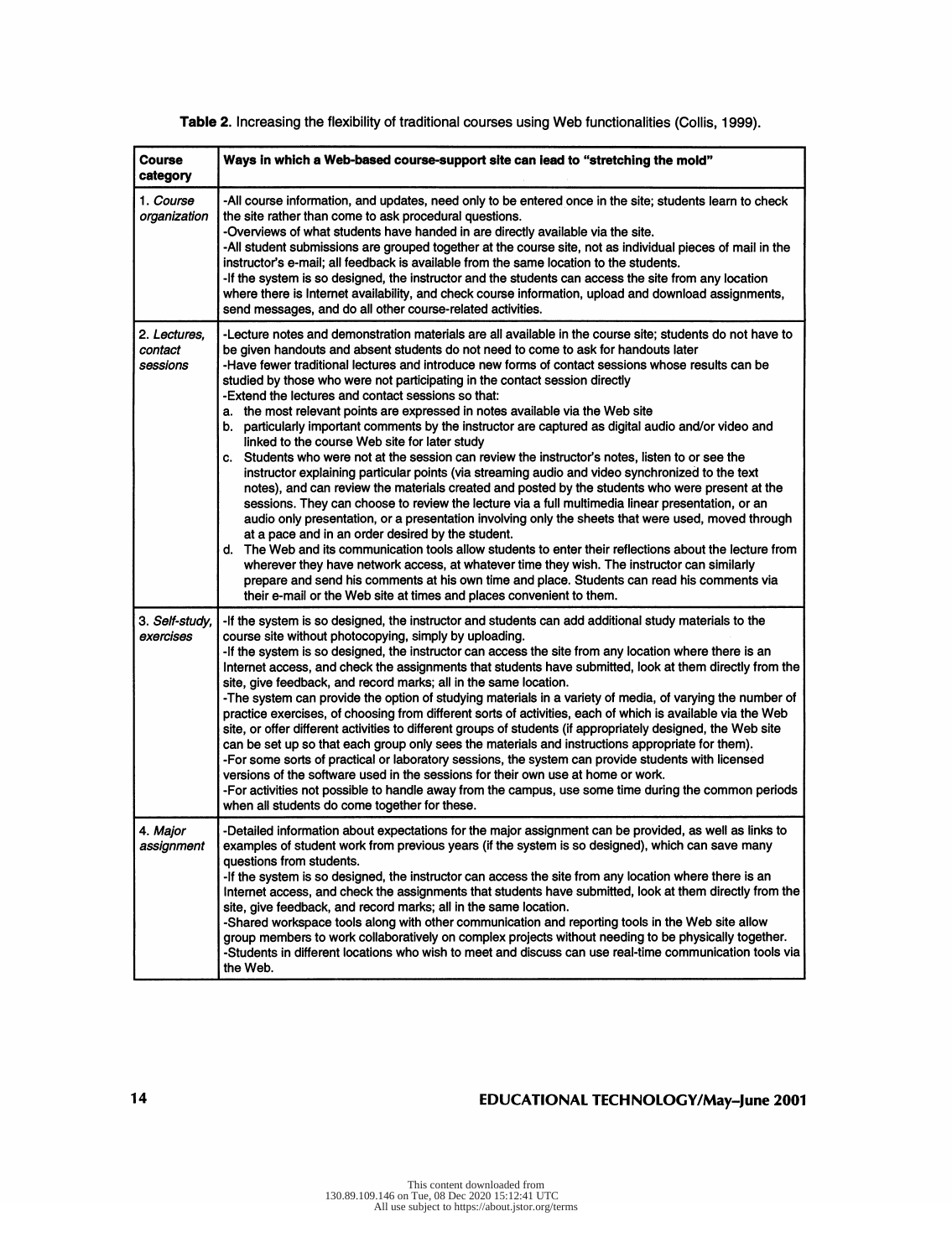Table 2. Increasing the flexibility of traditional courses using Web functionalities (Collis, 1999) (cont'd.).

| <b>Course</b><br>category                                          | Ways in which a Web-based course-support site can lead to "stretching the mold"                                                                                                                                                                                                                                                                                                                                                                                                                                                                                                                                                                                                                                                                    |
|--------------------------------------------------------------------|----------------------------------------------------------------------------------------------------------------------------------------------------------------------------------------------------------------------------------------------------------------------------------------------------------------------------------------------------------------------------------------------------------------------------------------------------------------------------------------------------------------------------------------------------------------------------------------------------------------------------------------------------------------------------------------------------------------------------------------------------|
| 5. Testing                                                         | -Frequently asked questions and sample questions from previous years can be available via the site,<br>saving many student contacts.<br>-Test items can be made accessible via the Web site at a certain time, under secure conditions, so that<br>students can take a test without being in the physical testing location.<br>-Feedback from the instructor can come quickly and in a targeted manner, without the student needing<br>to wait to see the instructor face to face.                                                                                                                                                                                                                                                                 |
| 6. Mentoring,<br>communica-<br>tion not<br>specific to<br>$#1 - 5$ | -All e-mails are handy to access in the course site, including collection e-mail addresses for groups of<br>students.<br>-The instructor can contact students whenever he wishes and answer questions from the students at his<br>convenience; can save previous communication with students for reference; can forward the same<br>message to other students; can contact the students when he is out of town.<br>-Groups of students, or individuals, can be easily contacted via e-mail, or, if appropriate technology is<br>available, by desktop conferencing (audio, video, application sharing); social interaction between<br>students is stimulated; students should be able to choose which forms of communication are best for<br>them. |

#### **Conclusions**

 Where might we be in terms of our post-secondary institutions in 2005? The Stretching the Mold and New **Economy** scenarios present two overlapping but also different alternatives. Table 4 gives some sense of the differences in the implications of the alternatives for one group of key players: the learners. Similar analyses can be made of implications for the instructors, for those who support instructors and course design, and for technology (Collis & Moonen, 2001, Chapter 9). The technology implications will be a main focus of the second installment of this two-part series (to appear in the following issue). Also in the second installment, there will be a focus on strategy: How does an institution get from where it is at now to one of these scenarios? What are key decision points? What happens if an institution makes little direct intervention towards one of the scenarios but just lets things evolves? How far along might it be in 2005?  $\Box$ 

#### References

- Ben-Jacob, M. G., Levin, D. S., & Ben-Jacob, T. K. (2000). The learning environment of the 21st century. International Journal of Educational Telecommunications,  $6(3)$ , 201-211.
- Brockhau, M., Emrich, M., & Mei-Pochtler, A. (2000). Improving higher education through new technologies: An international comparison of best practice projects. Report of the Expert Commission, Improving Higher Education Through New Technologies, funded by the Bertelsmann Foundation and the Heinz Nixdorf Foundation, Germany.
- Cole, S., Gershuny, I., & Miles, I. (1978). Scenarios of world development. Futures, 10(1), 3-20.

#### EDUCATIONAL TECHNOLOGY/May-June 2001 15 1 5 1 5 1 5 1 1 5 1 1 5 1 5 1 1 5 1 1 5 1 1 5 1 1 5 1 1 5 1 1 5 1 1 5 1 1 5 1 1 5 1 1 5 1 1 5 1 1 5 1 1 5 1 1 5 1 1 5 1 1 5 1 1 5 1 1 5 1 1 5 1 1 5 1 1 5 1 1 5 1 1 5 1 1 5 1 1 5 1 1

- Collis, B. (1999). Pedagogical perspectives on ICT use in higher education. In B. Collis & M. Van der Wende (Eds.), (1999). The use of information and communication technology in higher education: An international orientation on trends and issues (pp. 51-86). Study commissioned by the Dutch Ministry of Education, Culture, and Science. Enschede: CHEPS (Centre for Higher Education Policy Studies).
- Collis, B., & Gommer, E. M. (2001a). C@mpus+ 2005: Scenarios for future learning environments involving the University of Twente. Report of the Advisory Group, Innovations, to the Steering Committee, Learning Environments, University of Twente, Enschede, Netherlands.
- Collis, B., & Gommer, E. M. (2001b). Stretching the Mold, or a New Economy: Results of the C@mpus+ 2005 Study. Report of the Advisory Group, Innovations, to the Steering Committee, Learning Environments, University of Twente, Enschede, Netherlands.
- Collis, B., & Moonen, J. (2001 ). Flexible learning in a digital world: Experiences and expectations. London: Kogan Page.
- Collis, B., & van der Wende, M. (Eds.) (1999). The use of information and communication technology in higher education: An international orientation on trends and issues. A study for the Dutch Ministries of Economic Affairs and of Education, Culture and Science. CHEPS, University of Twente. [Available as Web document] URL: http://education2.edte. utwente.nl/ictho. nsf/framesform
- Encarnação, J. L., Leidhold, W., & Reuter, A. (2000). Scenario: University in the year 2005. Report of the Expert Commission, Improving Higher Education Through New Technologies, funded by the Bertelsmann Foundation and the Heinz Nixdorf Foundation, Germany.

Continued on Page 18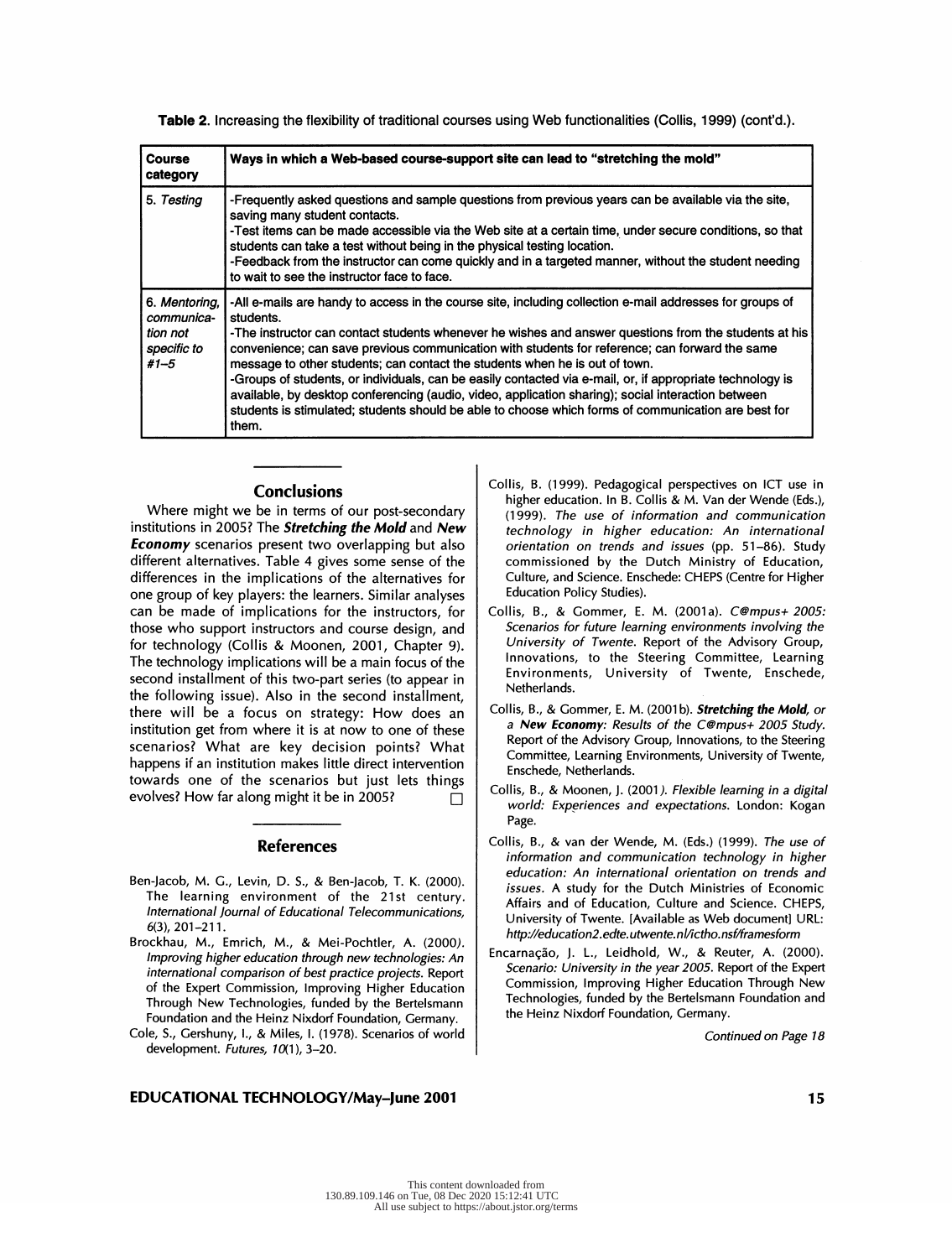| <b>Learner activity</b>                             | <b>Stretching the Mold scenario</b>                                                                                                                                                                                                                                                                                                    | <b>New Economy scenario: Same as</b><br><b>Stretching the Mold, but also:</b>                                                                                                                                                                                                                                                                                                                                                                                      |
|-----------------------------------------------------|----------------------------------------------------------------------------------------------------------------------------------------------------------------------------------------------------------------------------------------------------------------------------------------------------------------------------------------|--------------------------------------------------------------------------------------------------------------------------------------------------------------------------------------------------------------------------------------------------------------------------------------------------------------------------------------------------------------------------------------------------------------------------------------------------------------------|
| <b>Makes initial choice</b>                         | Chooses an institution and program,<br>some variation of choice within<br>program.                                                                                                                                                                                                                                                     | Chooses program, course, module,<br>other knowledge unit; may pick and<br>mix among institutions.                                                                                                                                                                                                                                                                                                                                                                  |
| Requests tailoring within the initial<br>choice     | Requests, to the extent allowed by the<br>institution, variations in program<br>requirements.<br>Requests flexibility within a course (to<br>the extent the institution allows and<br>the instructor agrees).                                                                                                                          | Client or employer on behalf of group<br>of clients requests options within a<br>module or other knowledge unit (to<br>the extent the institution allows and<br>the instructor agrees).<br>Via "Beads and String" approach<br>(Stephenson, 2000) mentor, learner or<br>instructor may string together different<br>knowledge units, even from different<br>institutions, to suit the learner's needs.                                                              |
| Manages the costs                                   | Generally pays a fixed fee per full-<br>time enrollment, to the home<br>institution; (fee generally paid by<br>government or employer, or in many<br>non-European countries, paid by the<br>learner).                                                                                                                                  | Pays by knowledge unit or negotiated<br>mix, with vouchers or personally or via<br>employer.                                                                                                                                                                                                                                                                                                                                                                       |
| <b>Expects accreditation</b>                        | Earns accreditation by following the<br>structure of the home institution (a<br>pre-set number of credit units or study<br>points needed to receive degree.<br>Some flexibility allowed by the home<br>institution).                                                                                                                   | May not be oriented toward a pre-<br>specified degree, but rather just-in-<br>time learning; validation of the<br>learning comes from being able to use<br>it in one's problem setting.<br>May negotiate for degree-level or<br>certificate-oriented recognition of<br>accumulated competencies.<br>May shop around via the Internet until<br>finding a base institution that will be<br>flexible enough to meet learner's<br>needs with respect to accreditation. |
| Learns via some sort of instructional<br>pattern    | Accepts the pattern organized around<br>the schedule of the institution<br>(lectures and examinations on certain<br>days set by the institution) although<br>occasionally requests exceptions to<br>this pattern; Accepts the instructional<br>approach used within the course,<br>which is generally determined by the<br>instructor. | Chooses either a pre-set instructional<br>pattern or selects a combination of<br>knowledge units from a combination<br>of institutions and brokers to fit his or<br>her wishes about instructional<br>approach (i.e., may prefer problem-<br>oriented learning, so shops around<br>until he or she finds a problem-<br>learning approach for the content he<br>or she desires).                                                                                    |
| Expects the institution and instructor<br>to offer: | Flexibility, support within the course,<br>can involve re-usable knowledge<br>objects.                                                                                                                                                                                                                                                 | Re-usable knowledge objects and<br>tools to "string" the knowledge objects<br>together.                                                                                                                                                                                                                                                                                                                                                                            |

# Table 3. The learner perspective for the Stretching the Mold and New Economy scenarios.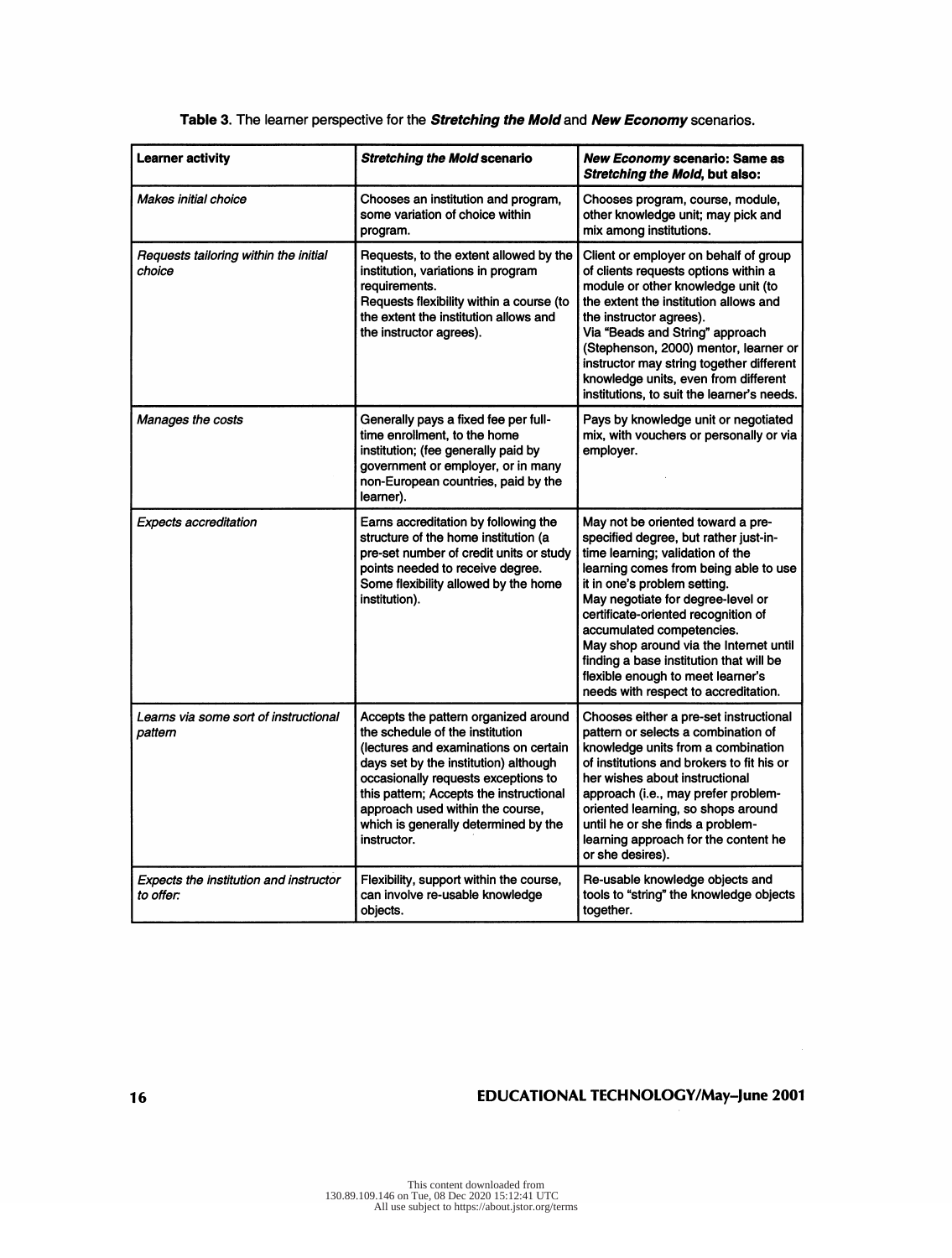| <b>Aspects of the New Economy</b><br>(Kelly, 1998)                                                                                                                                                                                                                                                                          | Implications for higher education                                                                                                                                                                                                                                                                                                                                                                                                                                                       |  |
|-----------------------------------------------------------------------------------------------------------------------------------------------------------------------------------------------------------------------------------------------------------------------------------------------------------------------------|-----------------------------------------------------------------------------------------------------------------------------------------------------------------------------------------------------------------------------------------------------------------------------------------------------------------------------------------------------------------------------------------------------------------------------------------------------------------------------------------|--|
| Global                                                                                                                                                                                                                                                                                                                      | International orientation will grow; students will be from, or even still living in,<br>many different regions and countries. There is global reach, and global<br>competition.                                                                                                                                                                                                                                                                                                         |  |
| Ubiquitous electronic networks                                                                                                                                                                                                                                                                                              | Electronic networks are ubiquitous, even to support face-to-face contacts.                                                                                                                                                                                                                                                                                                                                                                                                              |  |
| Knowledge on demand                                                                                                                                                                                                                                                                                                         | The textbook, instructor, and library are becoming supplementary forms of<br>information, not as up-to-date and easy to access as that on the Web.<br>Knowledge overflow, re-use, and re-combinations are the problems.                                                                                                                                                                                                                                                                 |  |
| Technology changes market<br>players and opportunities                                                                                                                                                                                                                                                                      | New services and new sources of courses and other types of learning<br>experiences are available via the Web.                                                                                                                                                                                                                                                                                                                                                                           |  |
| New roles for the middleman                                                                                                                                                                                                                                                                                                 | Instructors, librarians, even institutions are becoming middlemen. Consumers<br>(students) can go directly to sources of knowledge; instructors are becoming<br>facilitators of circumstances for student learning and participation, not supplying<br>the information, but setting up situations in which the student can find and<br>assimilate information himself or herself. New middlemen are appearing both in<br>and outside the university to offer services of various sorts. |  |
| Consumer demand                                                                                                                                                                                                                                                                                                             | Customers will demand tailoring of lessons and courses to their own<br>circumstances and will easily "click and switch" around alternatives. Consumer<br>loyalty to an institution will fade.                                                                                                                                                                                                                                                                                           |  |
| Efficiency                                                                                                                                                                                                                                                                                                                  | Efficiency will be sought in various ways, such as eliminating duplicate or costly<br>courses and facilitating students to participate in similar courses offered by other<br>parties. Another layer of efficiency will relate to the processes involved in the<br>learning experience itself.                                                                                                                                                                                          |  |
| Winners and losers                                                                                                                                                                                                                                                                                                          | At the institutional level, there will be a relatively few market winners (although<br>translating this into financial profit for the institution will be not so easily seen),<br>and a larger number of institutions that must adapt in new ways, such as fusions<br>and consortia, in order to survive. Investors seeking short-term windfall profits<br>will be likely to crash once the market stabilizes.                                                                          |  |
| Producers of traditional resources<br>(textbooks, media, laboratory<br>products, etc.)                                                                                                                                                                                                                                      | Producers of traditional resources will have to reposition their resources as<br>products, or redesign them as complementary technologies for on-demand<br>access. New value chains for informational resources will develop.                                                                                                                                                                                                                                                           |  |
| Governmental or institutional bodies that accredit education will have to relax<br>Accreditation<br>standards and norms on what is accredited. Society will come to accept new<br>forms of competency-based degree programs. New funding mechanisms will<br>have to develop based on units other than hours of instruction. |                                                                                                                                                                                                                                                                                                                                                                                                                                                                                         |  |